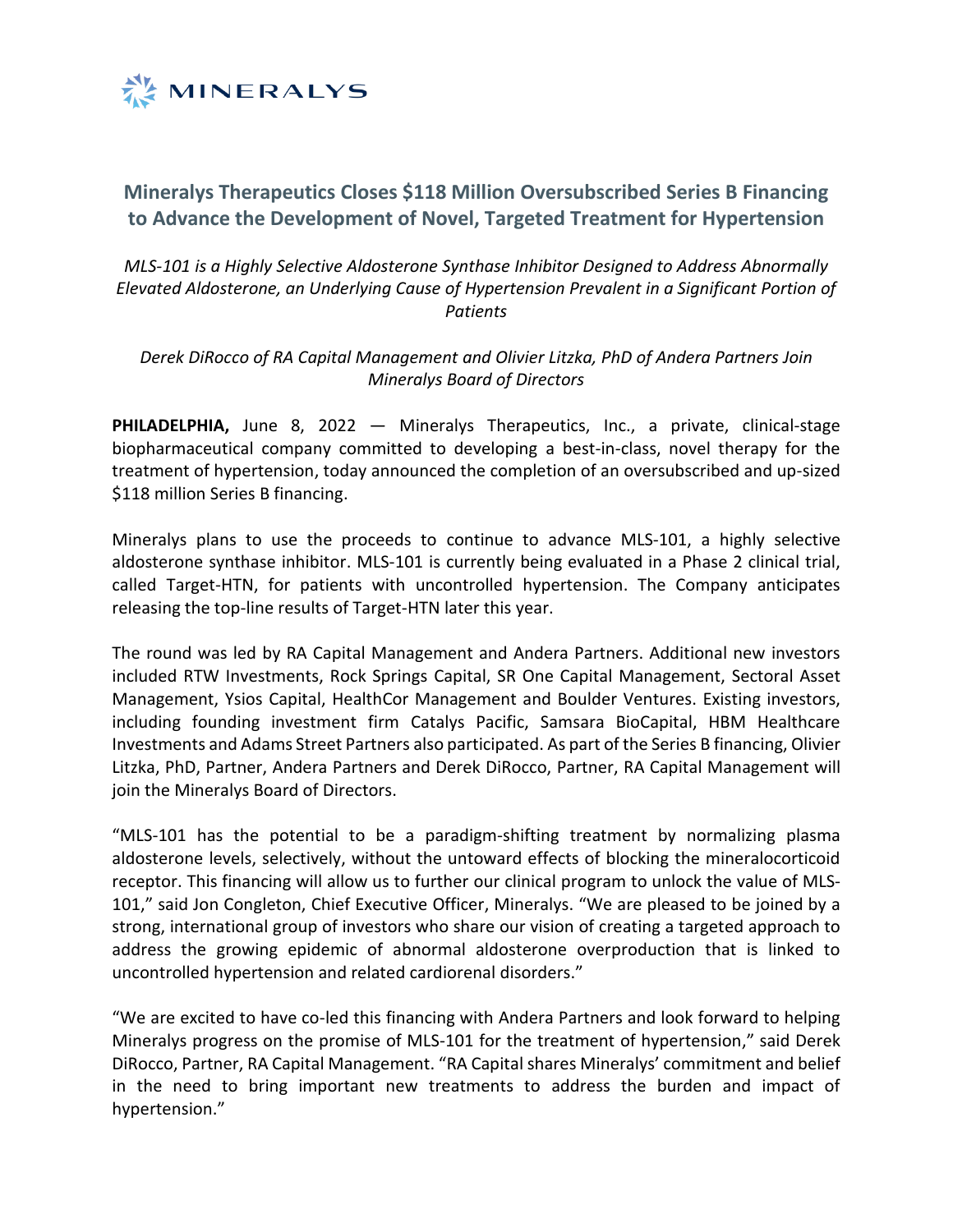"Hypertension remains the leading cause of heart and kidney disease, but little innovation has been made for over a decade. The work being done by Mineralys addresses an unmet need as more than half of the current patients have uncontrolled blood pressure," said Olivier Litzka, PhD, Partner, Andera Partners. "We are pleased to support Mineralys' experienced team as they work to bring a targeted treatment for the millions of hypertension patients failing to achieve their goal blood pressure."

"We are delighted to have both Olivier and Derek join as new members of the Mineralys Board of Directors," said BT Slingsby MD, PhD, MPH, Founder & Executive Chairman of Mineralys. "Mineralys was created to transform the diagnosis and treatment of hypertension by targeting one of its underlying causes, aldosterone, impacting millions of patients. We look forward to working with our new investors and Board members to advance the MLS-101 development program."

#### **About MLS-101**

MLS-101 is a highly selective and potent aldosterone synthase inhibitor, licensed from Mitsubishi Tanabe Pharma Corporation, that is being investigated for the treatment of hypertension. MLS-101 significantly reduces plasma aldosterone levels by selectively inhibiting the CYP11B2 pathway responsible for synthesis of aldosterone, without the untoward effects of blocking the mineralocorticoid receptor. MLS-101 has demonstrated excellent selectivity for the synthesis of aldosterone without affecting other hormones like cortisol. MLS-101 selectivity holds the potential for targeted treatment of blood pressure in hypertension patients with elevated aldosterone production, an underlying cause of hypertension prevalent in at least 25 percent of all hypertensive patients.

MLS-101 has been studied in healthy volunteers in a Phase 1 program that validated the aldosterone reducing effects of MLS-101 and demonstrated a safe and tolerable clinical profile. MLS-101 is currently being investigated in uncontrolled hypertension in a Phase 2, proof-ofconcept study. The benefit of MLS-101 may extend beyond hypertension into end-stage renal disease, cardiac heart failure and cardiac mortality.

## **About Mineralys Therapeutics, Inc.**

Headquartered in Philadelphia, PA, Mineralys Therapeutics, Inc. is a private, clinical-stage biopharmaceutical company, founded by Catalys Pacific, and is committed to developing best-inclass, novel therapy for the treatment of hypertension. The Company is driven to bring a targeted approach to the management of hypertension via the development of MLS-101. MLS-101, licensed from Mitsubishi Tanabe Pharma Corporation, is a highly selective and potent aldosterone synthase inhibitor that is being investigated for the treatment of hypertension. For more information, please visit [https://mineralystx.com/.](https://mineralystx.com/)

## **About RA Capital**

RA Capital Management is a multi-stage investment manager dedicated to company formation and evidence-based investing in healthcare and life science companies developing drugs, medical devices, diagnostics, services and research tools. The firm's portfolio of private and public companies spans the globe and most therapeutic areas across all stages from discovery through